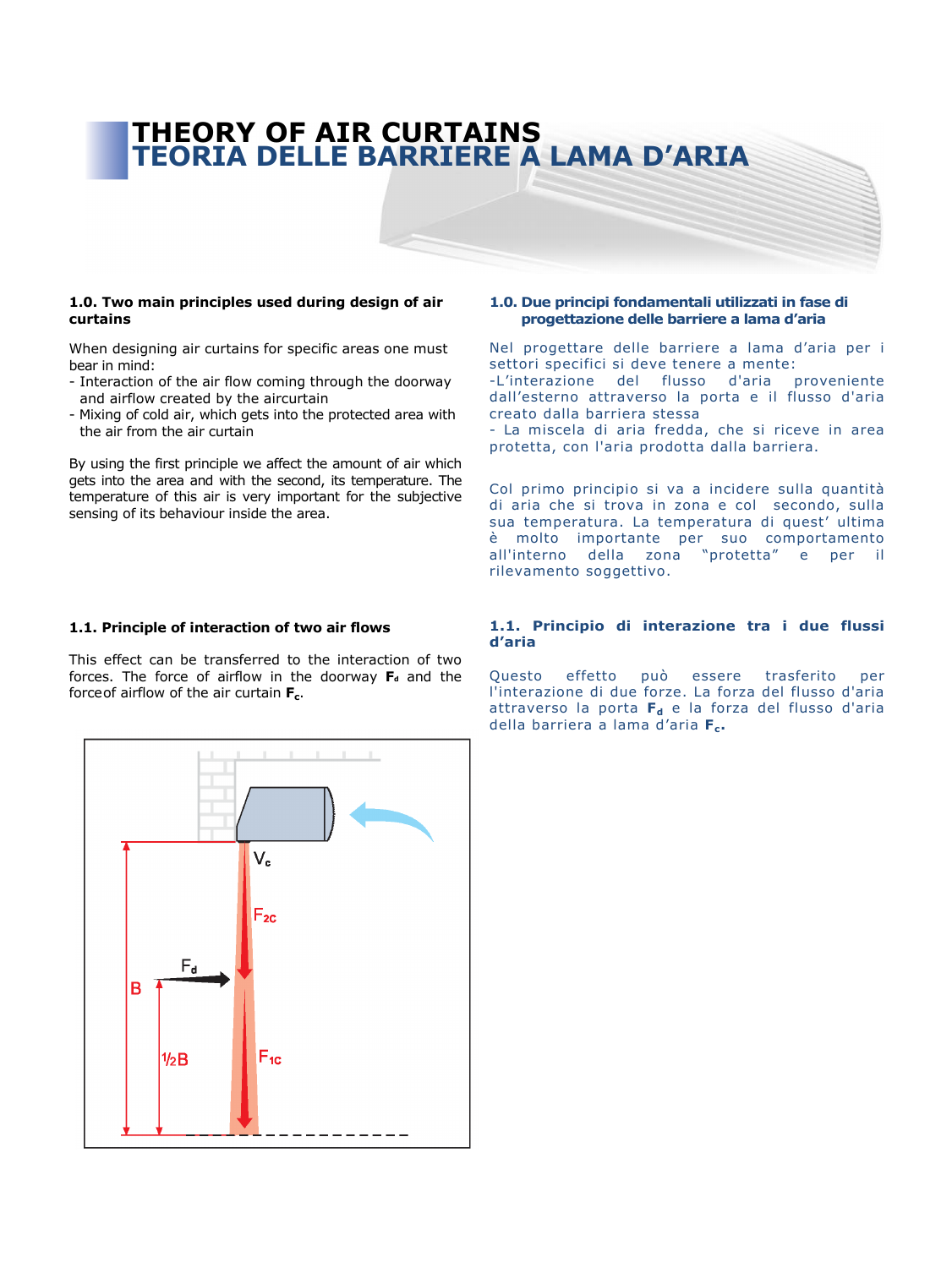# 1.1.1. Force of airflow in doorway  $F_d$

This force is created by the effect of airflow in an open, unprotected doorway (force in doorway). If it is absolutely calm outside, the flow of air in the doorway is caused solely by the difference between inside  $t_i$  and outside  $t_i$ temperatures. The picture of airflow looks like this:

## 1.1.1. Forza del flusso d'aria nella porta F<sub>d</sub>

Questa forza è creata per effetto del flusso d'aria attraverso una porta non protetta. Se vi è assenza di vento all'esterno, il flusso d'aria attraverso essa è causato esclusivamente dalla differenza tra le temperature interna  $t_i$  e quella esterna  $t_{e}$ . L'immagine del flusso d'aria è simile a questo grafico:





The force of this airflow is dependent on:

- The free opening of the doorway  $S(m^2) = A \cdot B$ , where A (m) and B (m) are width and height of the door
- Medium speed of flow in the doorway  $v_d(m/s)$
- Density of flowing air  $\rho$  (kg/m<sup>3</sup>)

And is found using:

# $F_d = (S.v_d) . \rho . v_d = S . r . v^2_d$

Application point of force is considered to be at middle height of the doorway.



La quantità di aria, che passa all'interno è la stessa che viene persa. In una adeguata barriera questo è un caso teorico, poiché quando l'aria passa attraverso la porta, praticamente si ferma. Molto più frequente è comunque il caso in cui il vento soffia sia all'esterno che all'interno della soglia della porta come appare nel grafico: per aiutarci a capire teniamo in considerazione la velocità di flusso in ingresso rispetto alla velocità media di flusso v.

La forza di questo flusso d'aria è dipendente da:

- La libera apertura della porta **S** (m<sup>2</sup>) = **A** . **B**, dove **A** (m)
- e B (m) sono la larghezza e l'altezza della porta
- Velocità media di flusso  $v_d(m/s)$
- Densità dell'aria che fluisce  $\rho$  (kg/m<sup>3</sup>)

da cui risulta:

 $F_d = (S.v_d).p.v_d = S. r.v_d^2$ 

Il punto di maggiore applicazione è da considerarsi a metà dell'altezza della porta.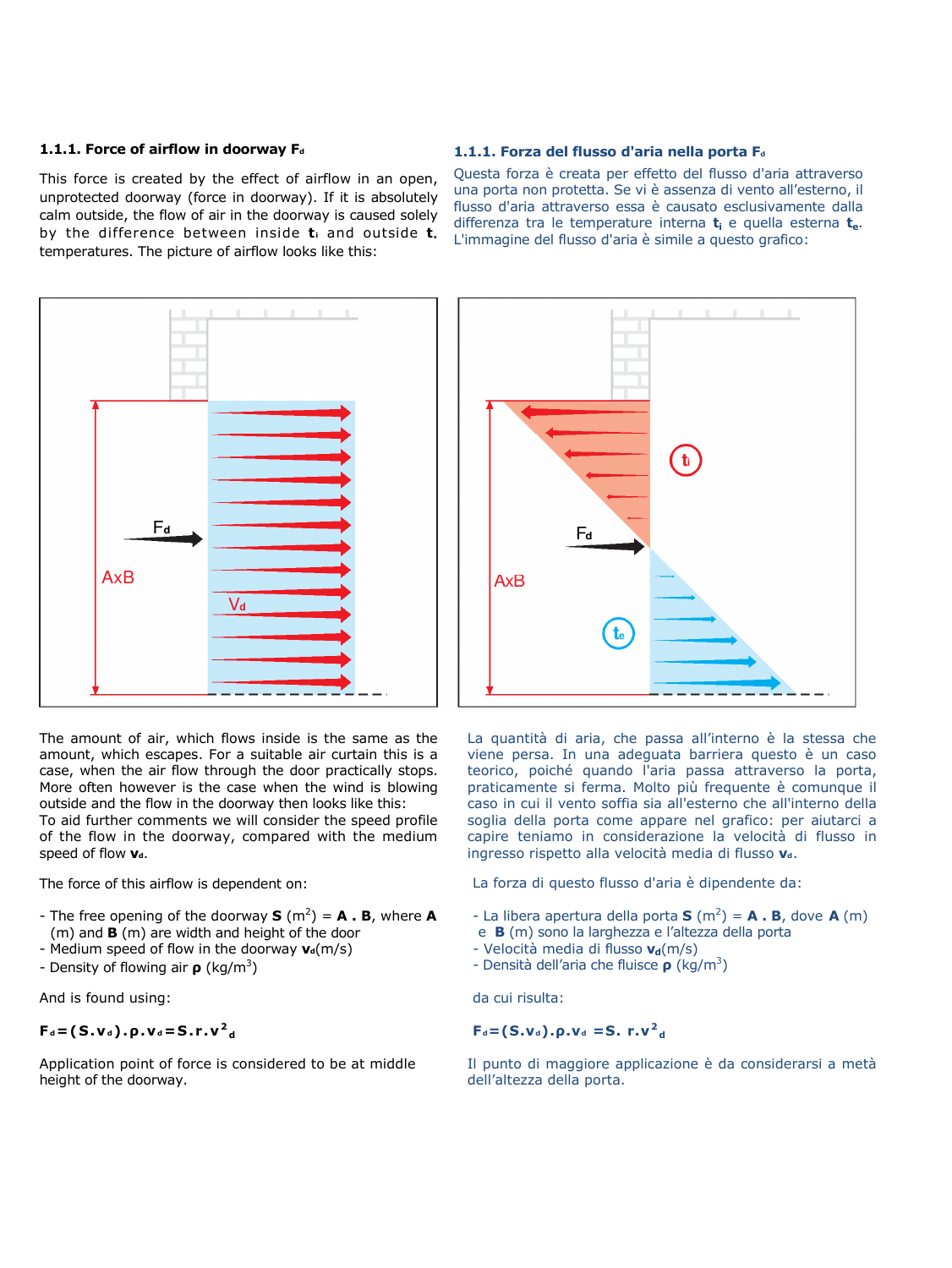# $1.1.2.1$ . Force of air curtain airflow F.

This is a force, which is exerted by airflow of the air curtain on airflow in the doorway. Application point is at middle height of the doorway. So even the force of airflow from the air curtain is force of airflow in this place (not, as it is sometimes calculated, at the exhaust of the air curtain).

Force depends on these values:

- Volume airflow of aircurtain  $V_c$  (m<sup>3</sup>/s)
- Density of flowing air  $\rho$  (kg/m<sup>3</sup>)
- Speed of air flow from air curtain  $v_c$  (m/s) at application point of force of air flow in doorway (this is at middle height of the doorway)

And is found using:

# $F_c = V_c \cdot \rho \cdot v_c$

Airflow further from the exhaust quickly drops. To give you an idea we provide the following example:

If we assume that the air curtain is situated above a doorway with the following dimensions  $A \times B = 1.0 \times 2.1$  m (width x height).

The air curtain will be situated just above the door. The distance from the middle height of the doorway to the exhaust of the air curtain will be 1,05 m. According to the graph showing speed of air flow "1" it falls from 13,4 m at the exhaust of the air curtain to 4,8 m at a distance of 1.1 m from the exhaust (that is about one third!).

# 1.1.2.1. Forza delle barriere a lama d'aria F.

Questa è una forza, che viene esercitata dal flusso d'aria della barriera a lama d'aria verso il flusso d'aria attraverso la porta. Il punto di applicazione è a metà dell'altezza della stessa. Così pure la forza del flusso dalla barriera d'aria è uguale alla forza del flusso d'aria attraverso la porta in questo punto (non, come talvolta è calcolato, in uscita dalla barriera d'aria)

Questa forza dipende da questi valori:

- Volume del flusso d'aria della barriera  $V_c$  (m<sup>3</sup>/s)
- Densità del flusso d'aria  $\rho$  (kg/m<sup>3</sup>)
- Velocità del flusso d'aria  $v_c$  (m/s) in applicazione al punto di forza del flusso d'aria nella porta (che si trova a metà dell'altezza della porta)

e così si trova:

# $F_c = V_c \cdot \rho \cdot v_c$

Il flusso aspirato dallo scarico velocemente scende. Per darvi un'idea forniamo il seguente esempio:

Se si assume che la cortina d'aria si trova al di sopra di una porta con le sequenti dimensioni  $A \times B = 1,0 \times 2,1$  m (larghezza x altezza).

La barriera a lama d'aria sarà situata appena sopra la porta. La distanza tra la metà altezza della porta e l'espulsione della barriera a lama d'aria sarà 1,05 m. Secondo il grafico che mostra la velocità del flusso d'aria "1" che scende da 13,4 m di scarico del aria cortina di 4,8 m ad una distanza di 1,1 m dal sistema di scarico (che è circa un terzo).

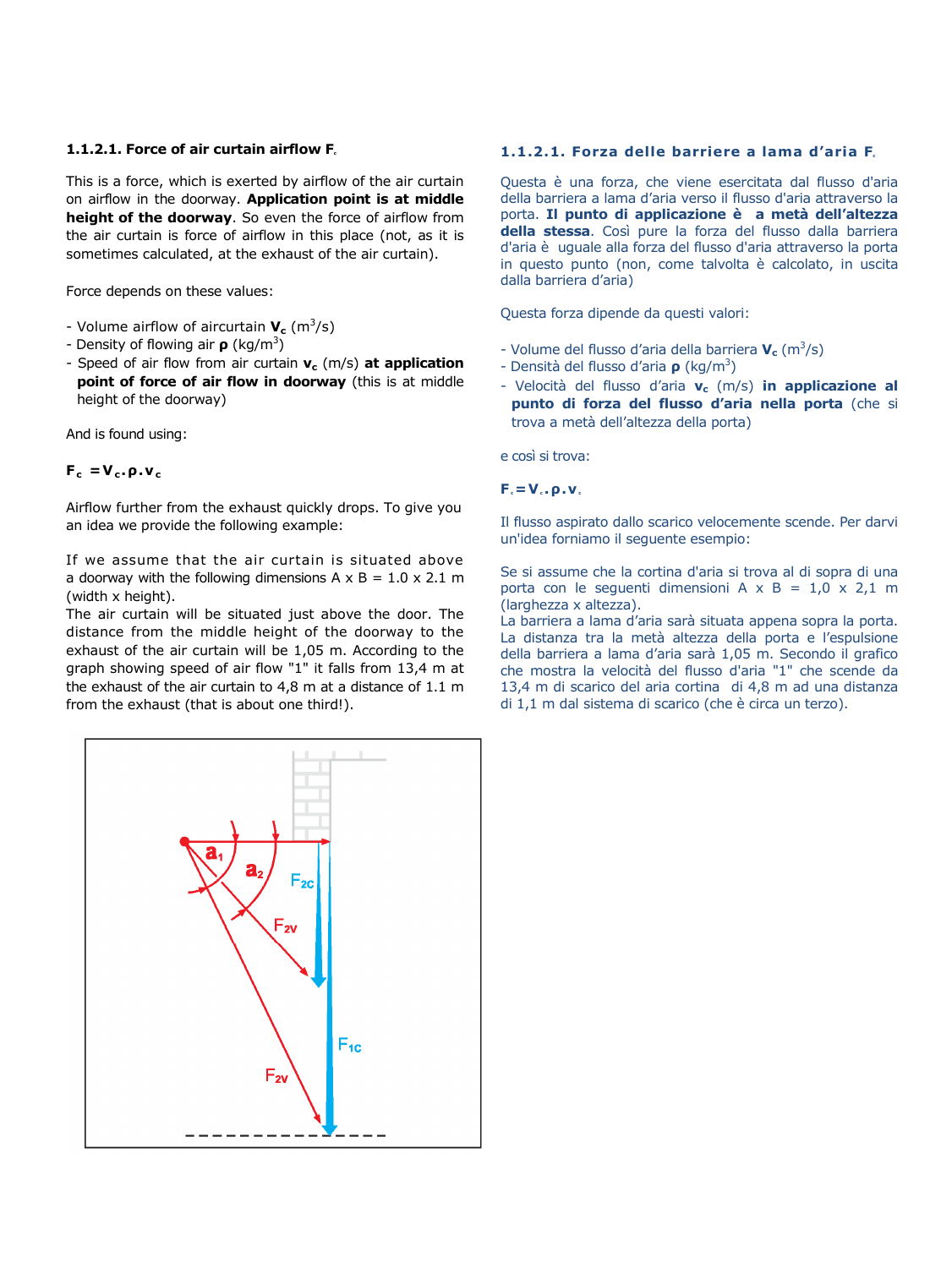## 1.1.2.2. Influence of mass of airflow on range of flow

In this chapter we will show what effect the mass of airflow has on its range in specific cases. Graph shows the drop in speed of two airflows from two different air curtains, whereas both flows had the same initial speed  $v_{0c}$  and same temperature. The length of both air curtains was 1.0m.

Flow "1" was created by the air curtain, which provided volume of airflow  $V_{c1} = 1.145 \text{ m}^3/\text{h}$ . Speed of this airflow at a distance of 1,1m from the exhaust of the air curtain (= at middle height of the door)  $v_{c1} = 4.8$  m/s.

Flow "2" was created by the air curtain, which provided volume of airflow  $V_{c2}$  = 2.080 m<sup>3</sup> /h. Speed of this airflow at a distance of 1,1m from the exhaust of the air curtain (= at middle height of the door)  $v_{c2} = 6.6$  m/s.

We compare the forces of both air flows in order to demonstrate what a large role mass of airflow plays.

Force of flow "1":  $F_{c1} = V_{c1}$ . ρ.  $V_{c1} = (1145 / 3600)$ . 1,2. 4,8 = 1,8 N

Force of flow "2":  $F_{c2} = V_{c2}$ .  $\rho$ . $v_{c2} = (2080/3600)$ .1,2. 6,6 = 4,6N

#### Conclusion:

The force which is caused by flow "2", is more than 2,5 times larger than that caused by flow "1". Nevertheless the volume of air in flow "2" is only 1,8 times larger and the initial speed of both flows are the same.

## 1.1.2.2. Influenza della portata d'aria della barriera sulla scelta del prodotto

In questo capitolo si mostra gli effetti che la portata d'aria ha sulla gamma dei prodotti nei casi specifici. Il grafico mostra il calo in velocità di due correnti d'aria provenienti da due diverse barriere a lama d'aria, considerando che entrambi i flussi hanno avuto la stessa velocità iniziale  $v_{\text{oc}}$  e la stessa temperatura. La lunghezza di entrambi flussi è di 1.0m.

Il flusso "1" creato dalla barriera a lama d'aria ha una portata  $V_{c1} = 1,145 \text{ m}^3/\text{h}$ . La velocità di questo flusso d'aria a una distanza di 1,1 m dell'espulsione della cortina d'aria (= a metà altezza della porta) è uguale a  $V_{c1} = 4,8$ m/s.

Il flusso "2" creato dalla barriera a lama d'aria ha una portata  $V_{c2}$  = 2.080 m<sup>3</sup>/h. La velocità di questo flusso d'aria a una distanza di 1,1 m dal sistema di scarico della cortina d'aria (= a metà altezza della porta) è uguale a  $V_{c2}$  $= 6,6$  m/s.

Compariamo le forze di entrambi i flussi di aria al fine di dimostrare il grande ruolo che la portata svolge.

Forza del flusso "1":  $F_{c1} = V_{c1}$ . ρ.  $V_{c1} = (1145/3600)$ . 1,2.4,8 = 1,8N

Forza del flusso "2":  $F_{c2} = V_{c2}$ ,  $\rho$ ,  $v_{c2} = (2080/3600)$ , 1, 2, 6, 6 = 4, 6N

#### Conclusioni:

La forza che è prodotta dal flusso di "2", è più di 2,5 volte superiore a quella prodotta dal flusso di "1". Tuttavia la portata d'aria "2" è solo 1,8 volte più grande e la velocità iniziale di entrambi i flussi è la stessa.

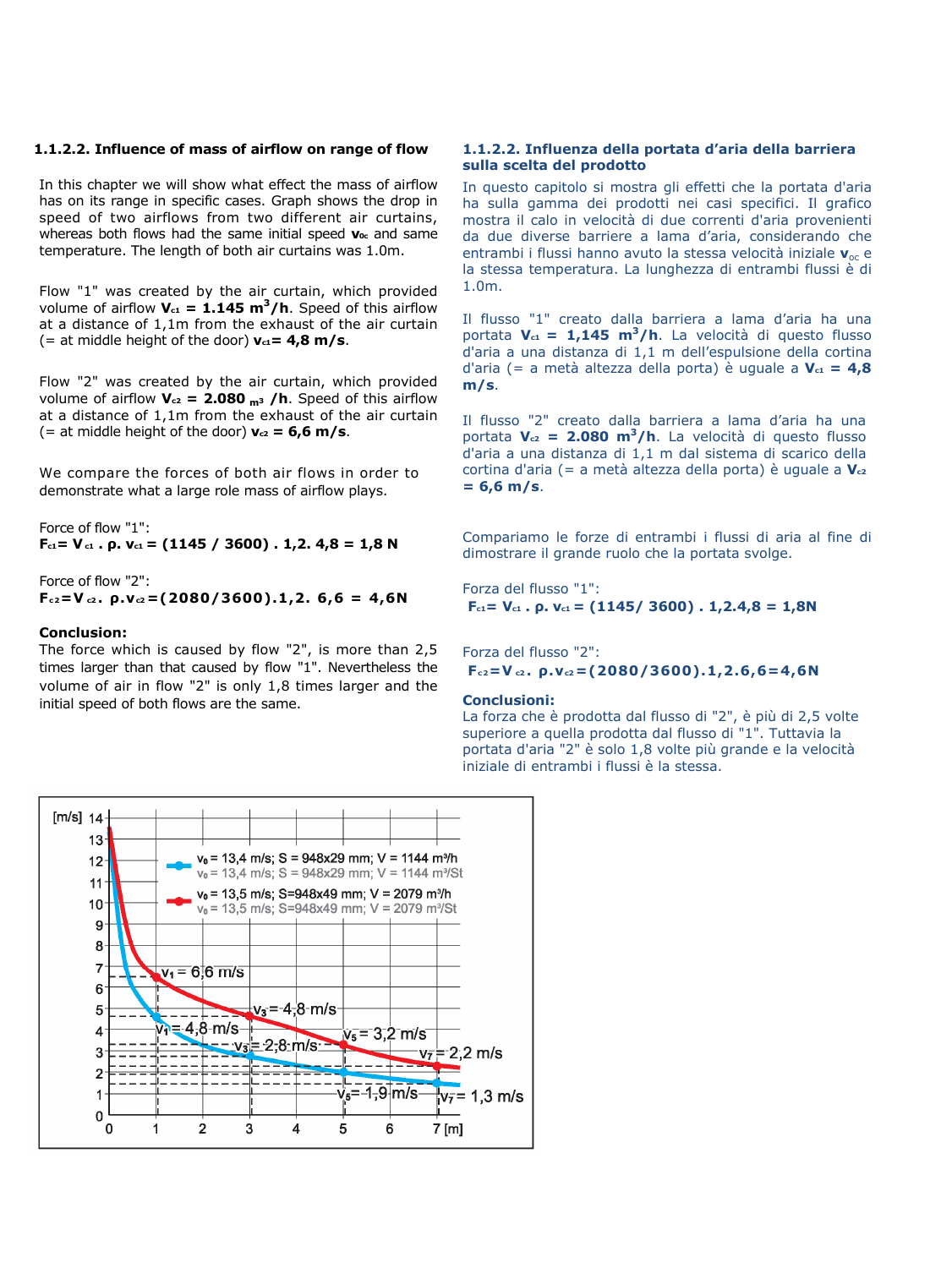# vertical exhaust.

If the exhaust of the air curtain is directed vertically downwards, the resulting force  $F_v$  is always directed to the protected area. It is only possible to restrict the applied flow force at the doorway  $F_d$  by increasing the force of the air curtain flow  $F_c$  which can be reached either by increased speed of flow (increased output of the given air curtain), or by increasing the flowing amount of air (another - more efficient aircurtain), or by a combination of both quantities.

# 1.1.3.0. Result of application of forces  $F_d$  e  $F_c$  - 1.1.3.0. Risultanti delle applicazioni delle forze  $F_d$  $e F_c$  - scarico verticale.

Se il flusso d'aria della barriera a lama d'aria è diretto verticalmente verso il basso, la forza risultante  $F_v$  è sempre diretta alla zona protetta. E' possibile diminuire la forza della corrente d'aria in entrata dalla porta  $F_d$ aumentando la forza del flusso d'aria della barriera  $F_c$  che può essere raggiunta sia da un aumento della velocità di flusso o aumentando la portata d'aria o da una combinazione di entrambe.





## 1.1.3.1. Addition of forces

The vector sum of the airflow forces in the doorway and two different airflow forces of air curtains is on the illustration.

## 1.1.3.1. Sommatoria delle forze

Il vettore somma delle forze del flusso d'aria attraverso la porta e di due differenti forze di flusso delle barriere a lama d'aria è in figura.

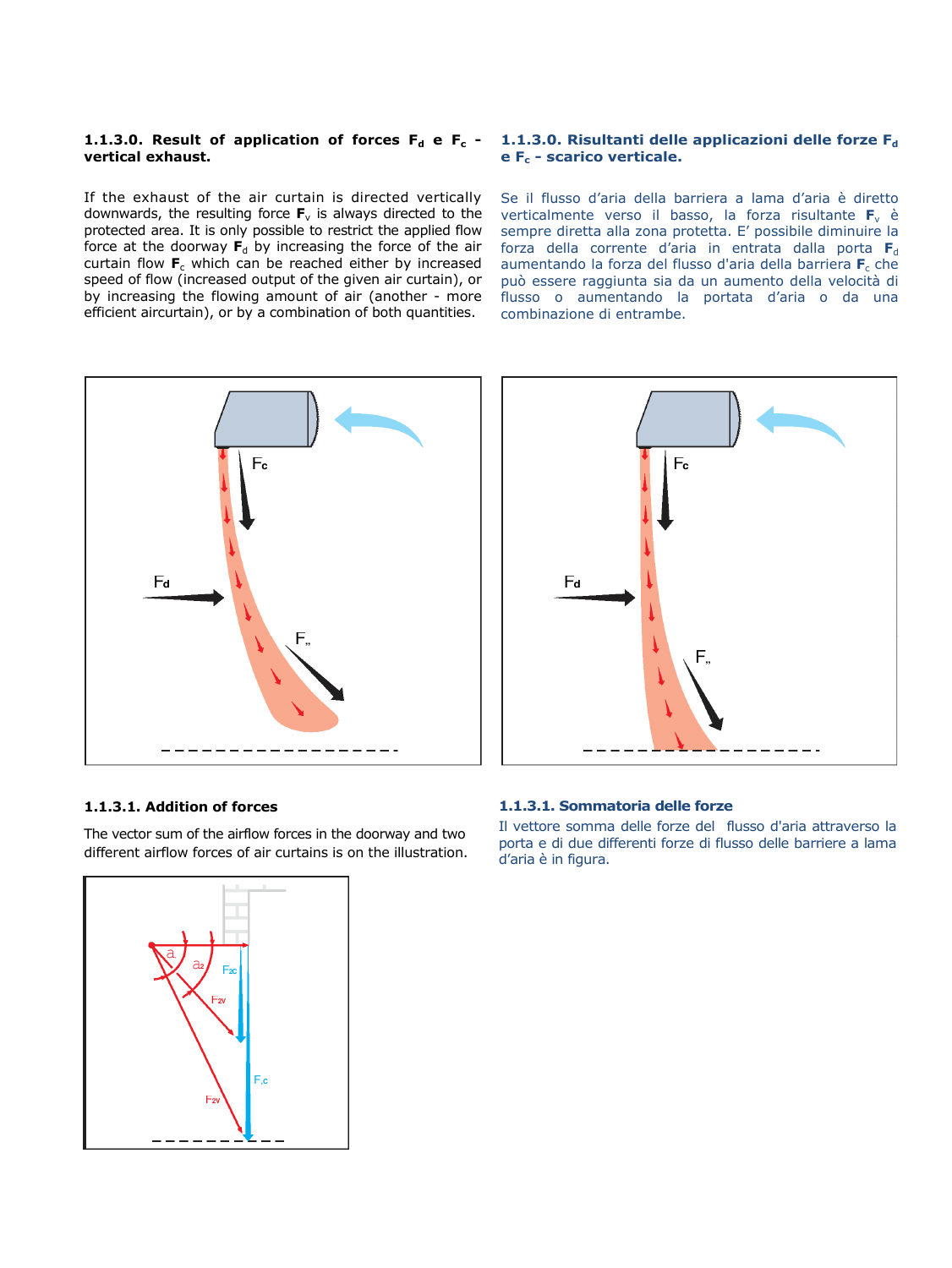You can see, that the stronger flow of the air curtain slopes more to the ground because of the resulting force. The slope of resulting forces, expressed by the angle **Alpha**, should be at least  $Alpha \gt = 45^\circ$ . This means that the force of airflow from the air curtain must be larger or at least on the same level as the force of air flow in the doorway  $(F_c >= F_d)$ .

Table no.1 is attached to give you an idea of the flow forces caused by various speeds of flow through a doorway with the dimensions  $A = 1.0$  m and  $B = 2.1$  m. Table no.2 shows the force of airflow of metrical air curtains of various parameters.

Table no.1 - Force of air flow in a doorway of width  $A(1,0)$ m) and height **B** (2,1 m), density of air is  $p = 1.2$  kg/m<sup>3</sup> for various real speeds of air flow  $v_d(m/s)$ 

# $F_d = (A \times B) \cdot \rho \cdot v_d^2$

| Speed v <sub>d</sub> [m/s]<br>Velocità v <sub>d</sub> [m/s] | Force $F_d$ [N]<br>Forza $F_d$ [N] |  |
|-------------------------------------------------------------|------------------------------------|--|
| 0,5                                                         | 0.63                               |  |
| 1,0                                                         | 2,52                               |  |
| 1,5                                                         | 5,67                               |  |
| 2,0                                                         | 10,10                              |  |
| 2,5                                                         | 15,75                              |  |
| 3,0                                                         | 22,68                              |  |

Table no.2 - Force of air flow for metrical air curtains of various output and at various speeds of flow  $v_c$  (m/s) at a distance of 1,1 m from the exhaust (in the middle of the doorway)

 $Fc=V_c.p.$ ν $d^2$ 

| Si può vedere, che il forte flusso di aria della barriera va più |  |
|------------------------------------------------------------------|--|
| a terra a causa della risultante delle forze. La pendenza        |  |
| della risultante delle forze, espressa dal angolo <b>Alpha</b>   |  |
| dovrebbe essere almeno $Alpha > = 45$ °. Ciò significa che       |  |
| la forza del flusso d'aria dalla cortina d'aria deve essere più  |  |
| grande o almeno della stessa intensità del flusso d'aria nella   |  |
| porta ( $\mathbf{F}_c$ $>$ = $\mathbf{F}_d$ ).                   |  |
|                                                                  |  |

La Tabella n.1 è allegata per dare un'idea del flusso causato da forze di diverse velocità di flusso attraverso una porta con le dimensioni:  $A = 1,0$  m e  $B = 2,1$  m. Nella Tabella n.2 si mostra la forza del flusso d'aria di barriere a lama d'aria di diverse dimensioni e con diversi parametri.

Tabella N.1 - Forza del flusso d'aria in una porta di larghezza A (1,0 m) e altezza B (2,1 m), la densità dell'aria è  $\rho = 1,2$  kg/m<sup>3</sup> per varie velocità di flusso d'aria v<sub>d</sub> (m/s)

$$
F_d = (AxB).p.v_d^2
$$

Tabella N.2 - Forza del flusso d'aria a varie velocità v<sub>c</sub> (m/s) a una distanza di 1,1 m dal sistema di scarico (nel centro della porta)

 $Fc=V_c .\rho .V_d^2$ 

| Volume flow of screen $V_c$ [m/h] / [m/s]<br>Volune del flusso di schermo V <sub>c</sub> [m/h] / [m/s] | Speed of flow v. [m/s] at a distance of 1,1 m<br>Velocità del flusso v. [m/s] a una distanza di 1,1m | Flow force of screen F. [N]<br>Forza del flusso di schermoF, [N] |
|--------------------------------------------------------------------------------------------------------|------------------------------------------------------------------------------------------------------|------------------------------------------------------------------|
| 1000/0.28                                                                                              | 3,0                                                                                                  | 1,0                                                              |
| 1500/0,42                                                                                              | 3,0                                                                                                  | 1,5                                                              |
| 1500/0,42                                                                                              | 4,0                                                                                                  | 2,0                                                              |
| 2000/0.56                                                                                              | 4,0                                                                                                  | 2,7                                                              |
| 2000/0.56                                                                                              | 5,0                                                                                                  | 3,4                                                              |
| 3000/0.83                                                                                              | 5,0                                                                                                  | 5,0                                                              |
| 3000/0.83                                                                                              | 6,0                                                                                                  | 6,0                                                              |
| 4000/1,11                                                                                              | 6,0                                                                                                  | 8,0                                                              |

#### Remember:

From table no.2 we can see, that a strong aircurtain createsa force of 8,0 N in the middle of the doorway. To fulfil the condition, that the force of the flow from the air curtain should be at least as large as the force of air flow, accordingto table no.1, we see that speed of air flow vd on the doorway should not be greater than 1,5m/s. Experience has shown, that at speeds  $v_d$  higher than 2,0m/s the air curtain cannot be used successfully without further steps being taken to restrict the speed of flow through the doorway. Here, an air lock, or revolving doors are suitable.

## Importante:

Dalla tabella n.2 si può vedere, che una potente barriera d'aria crea una forza di 8,0 N al centro della porta. Per soddisfare la condizione, che la forza del flusso d'aria dalla cortina dovrebbe almeno essere grande come la forza del flusso d'aria esterno.

Secondo la tabella n.1, vediamo che la velocità del flusso d'aria v<sub>d</sub> sulla porta non deve essere superiore a  $1,5$  m/s. L'esperienza ha dimostrato che  $v<sub>d</sub>$  a velocità superiore a 2,0 m/s, le barriere a lama d'aria non possono essere utilizzate con successo senza ulteriori misure adottate per limitare la velocità di flusso attraverso la porta.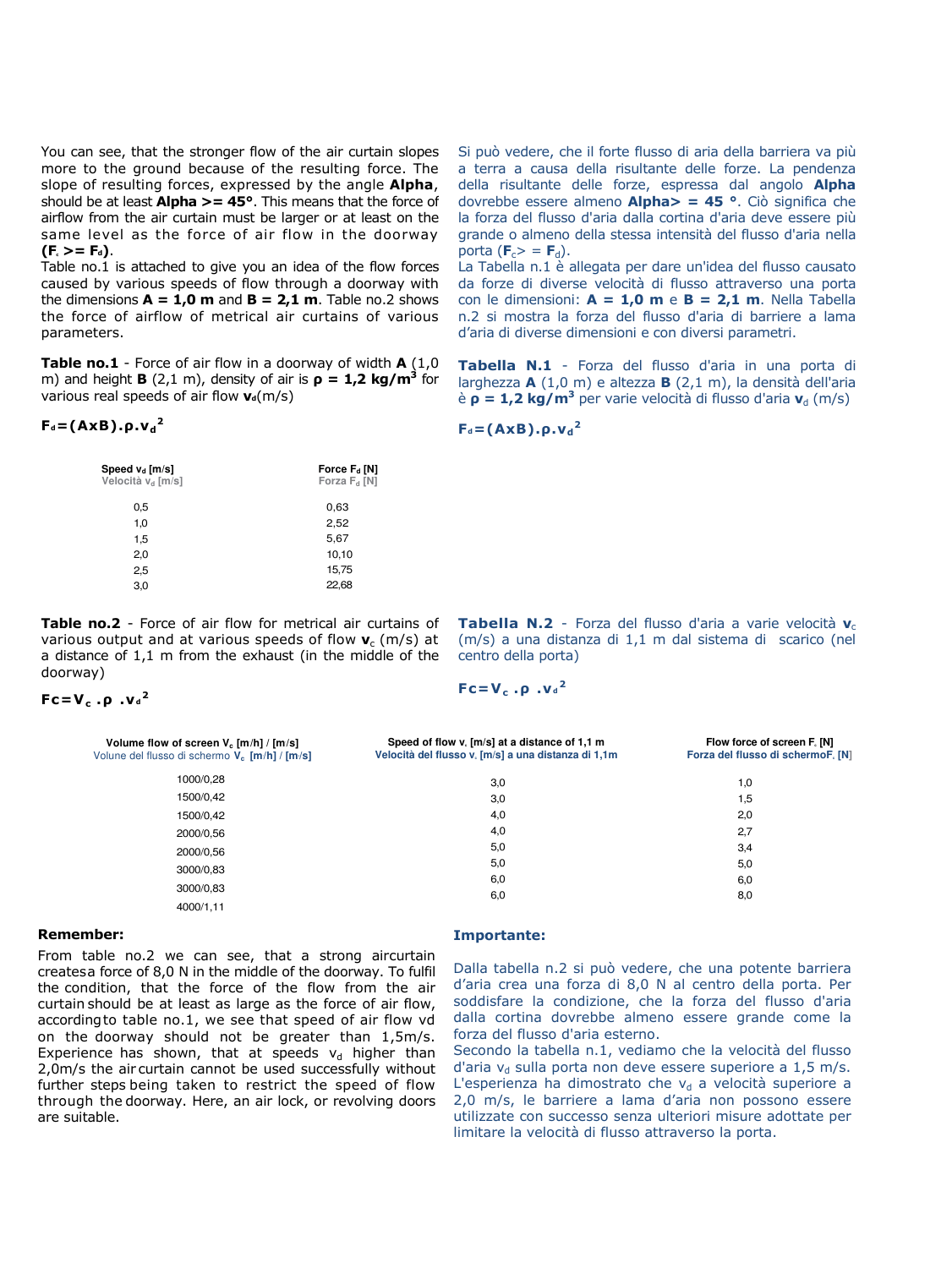

# 1.1.3.2. Resulting effect

In practice it is later possible to express the amount of screened air graphically as is shown in the illustration. A stronger airflow has a higher screening effect, but even a very strong flow cannot totally screen the flow of escaping air. A well-designed air curtain can screen up to 75 % of incoming air in the case of a vertical exhaust.

# 1.1.3.2. Conseguente effetto

In pratica, è poi possibile esprimere la quantità di aria proiettata come mostrato in figura.

Un forte flusso d'aria ha un maggiore effetto di screening, ma anche un forte flusso di schermo non può totalmente bloccare il flusso di aria che fuoriesce. Se ben progettata una barriera a lama d'aria può schermare fino al 75% di aria in entrata in caso di scarico verticale.



# 1.1.4.0. Result of application of forces  $F_d$  and  $F_c$  inclined flow

If the exhaust of the air curtain is directed at an angle out, the resulting force  $F<sub>v</sub>$  can be directed vertically downwards or even out of the protected area under the correct conditions.



# 1.1.4.0. Risultante dell'applicazione di forze  $F_d$  e  $F_c$  – flusso inclinato

Se il flusso d'aria in uscita dalla barriera d'aria non è perpendicolare al terreno, la forza risultante  $F_v$  può essere diretto verticalmente seguendo alcune correzioni.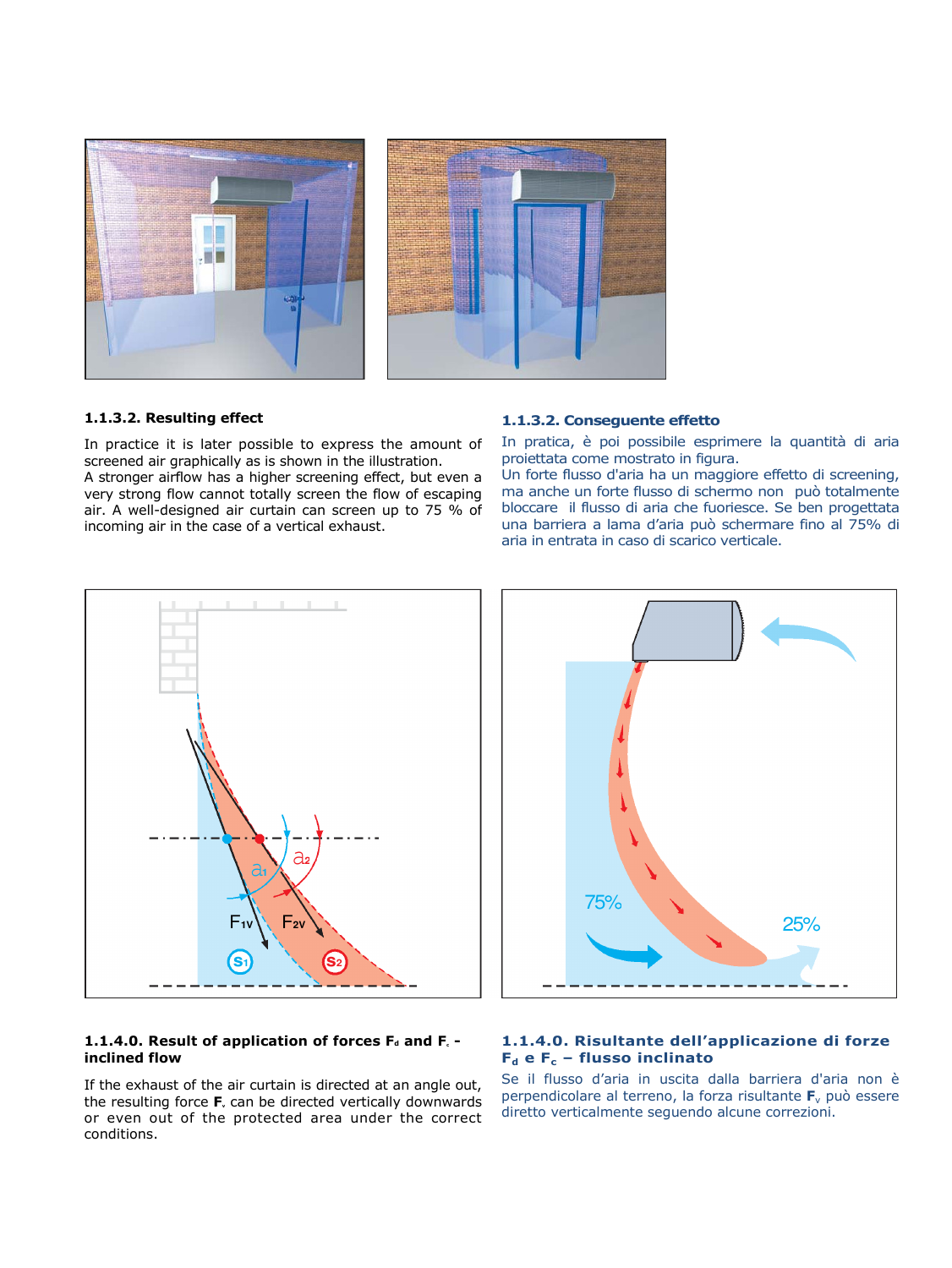This could partly or totally lead to the cancellation of flow force in the doorway. In this case the applied forces of flow in the doorway  $F_d$  can be restricted

- partly by increasing the force of flow of the air curtain  $F_c$
- partly by sloping the force  $F_c$  (exhaust of the air curtain) outside



# Ciò potrebbe portare in parte o totalmente, alla cancellazione del flusso d'aria attraverso la porta. In questo caso, l'applicazione di  $F_d$  può essere limitato: - in parte aumentando la forza del flusso d'aria  $F_c$ - in parte aumentando l'inclinazione di  $F_c$  verso l'esterno.



## 1.1.4.1. Addition of forces

The vector sum of the airflow in the doorway and two different forces of flow of the air curtain is shown on the illustration.

Here we show the case, when the resulting force  $F_v$  is directed vertically downwards. If we want to reach it, we must tilt the air curtain at an angle of γ (we do this by turning the air curtain or by turning the exhaust nozzle of the air curtain). It is necessary to realise, that the vertical element of the force of flow of the air curtain significantly drops when tilted and also the range of flow. This must be taken into account and a more efficient air curtain used.

A larger force of air curtain  $F_{2c}$  needs to be tilted by a smaller angle than force  $F_{1c}$  to achieve the same effect. The vertical element of the larger force of air curtain, at the same time, changes less and so its screening effect is better. The more we angle the flow from the air curtain, the more range we need because the path of flow to the floor significantly lengthens at larger angles of tilt.

#### 1.1.4.1. Somma delle forze

Il vettore somma delle forze del flusso d'aria attraverso la porta e di due differenti forze di flusso delle barriere a lama d'aria è rappresentato sotto.

Qui si mostra il caso, quando la forza risultante  $F_v$  è diretta verticalmente verso il basso. Se vogliamo raggiungere la forza risultante Fv, dobbiamo inclinare la barriera fino ad un angolo γ (lo possiamo ottenere ruotando la barriera o attraverso la rotazione dell'ugello di scarico). E' necessario rendersi conto che, nella cortina d'aria la forza dell'elemento verticale diminuisce significativamente quando il flusso è inclinato e così pure la portata. Ciò deve essere considerato e pertanto si utilizzerà una barriera a lama d'aria più efficiente.

La grande forza  $F_{2c}$  della barriera a lama d'aria deve essere inclinata di un piccolo angolo di  $F_{1c}$  per ottenere lo stesso effetto. Piccoli accorgimenti sull'elemento verticale delle barriere a lama d'aria fanno sì che il suo effetto di screening sia migliore. Più incliniamo il flusso d'aria della barriera, più abbiamo bisogno di una portata maggiore perché il percorso del flusso verso il pavimento si allunga in maniera significativa a grandi angoli di inclinazione.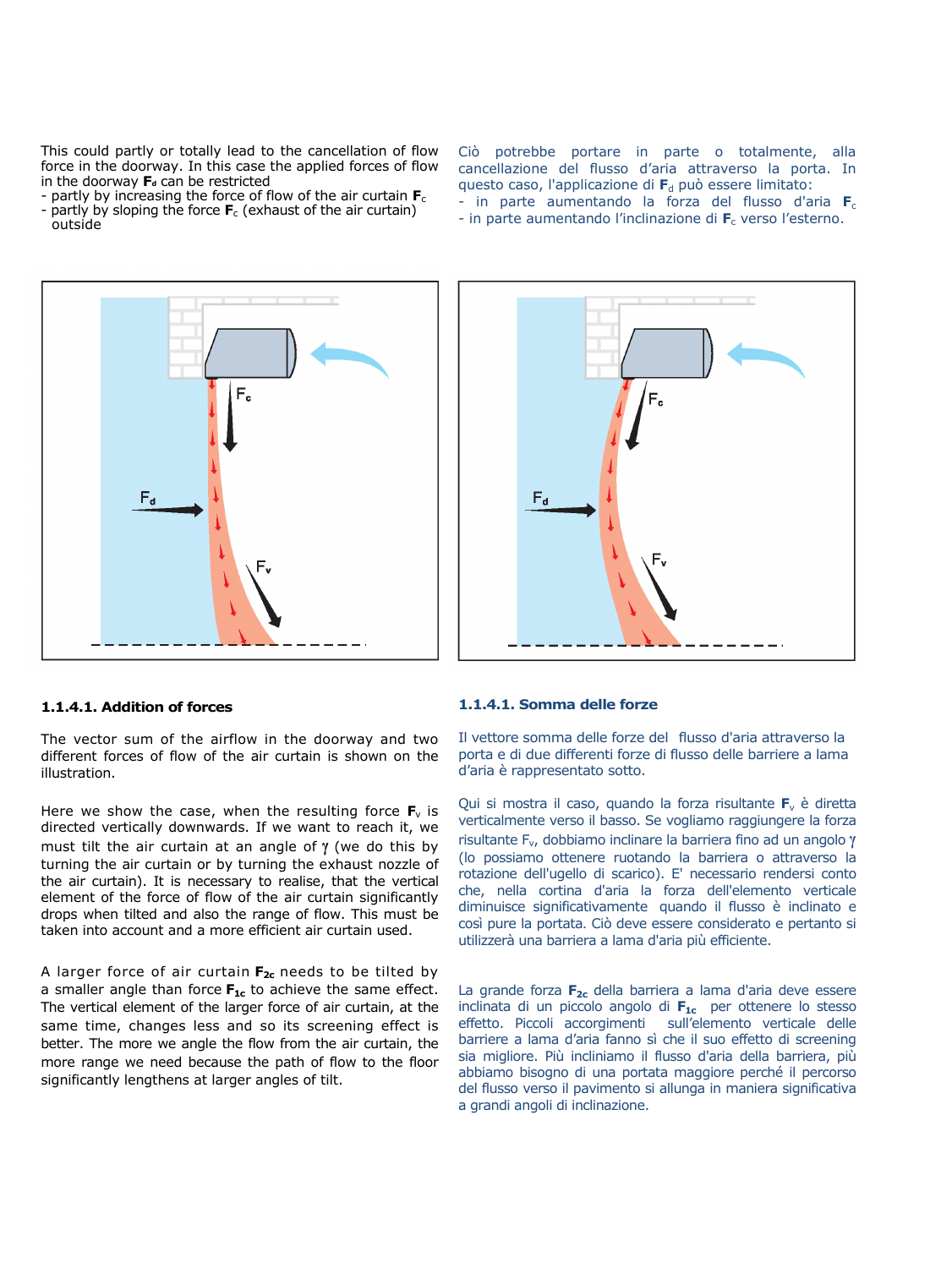In practice, it has been shown that the most effective angle of flow is angle  $\gamma = 10$  to 30°. However the force of the flow from the air curtain  $F_c$  must at the same time be about two times larger than the force of flow in the doorway  $F_d$ . So the following relationship should apply  $F_c$  >=  $2F_d$ .

In pratica, è stato dimostrato che è più efficace un angolo di flusso γ compreso tra 10° e 30 °. Tuttavia la forza del flusso d'aria della barriera  $F_c$  deve essere al tempo stesso due volte più grande della forza del flusso in porta  $F_d$  Pertanto, la seguente relazione dovrebbe applicarsi  $F_c > 2 F_d$ .





## 1.1.4.2. Resulting effect

The result of application of both airflows in the doorway and the amount of screened air is graphically shown on the illustration.

By tilting the airflow of the air curtain it is possible to get good results even under more demanding conditions. Not even tilting the airflow of the air curtain can totally screen the protected area from incoming air. A well-designed air curtain can screen up to 85 % of the incoming air if the exhaust is tilted.

#### 1.1.4.2. Conseguente effetto

Il risultato dell'applicazione di entrambi i flussi d'aria nella porta e la quantità di aria è dimostrato in figura.

Inclinando il flusso di aria in uscita dalla barriera, è possibile ottenere ottimi risultati anche nelle condizioni più impegnative. Nemmeno inclinando il flusso di aria della barriera però può schermare totalmente l'area protetta dall'aria in entrata. Ma se ben progettata una barriera d'aria può schermare fino a 85% dell'aria in entrata, se lo scarico è inclinato.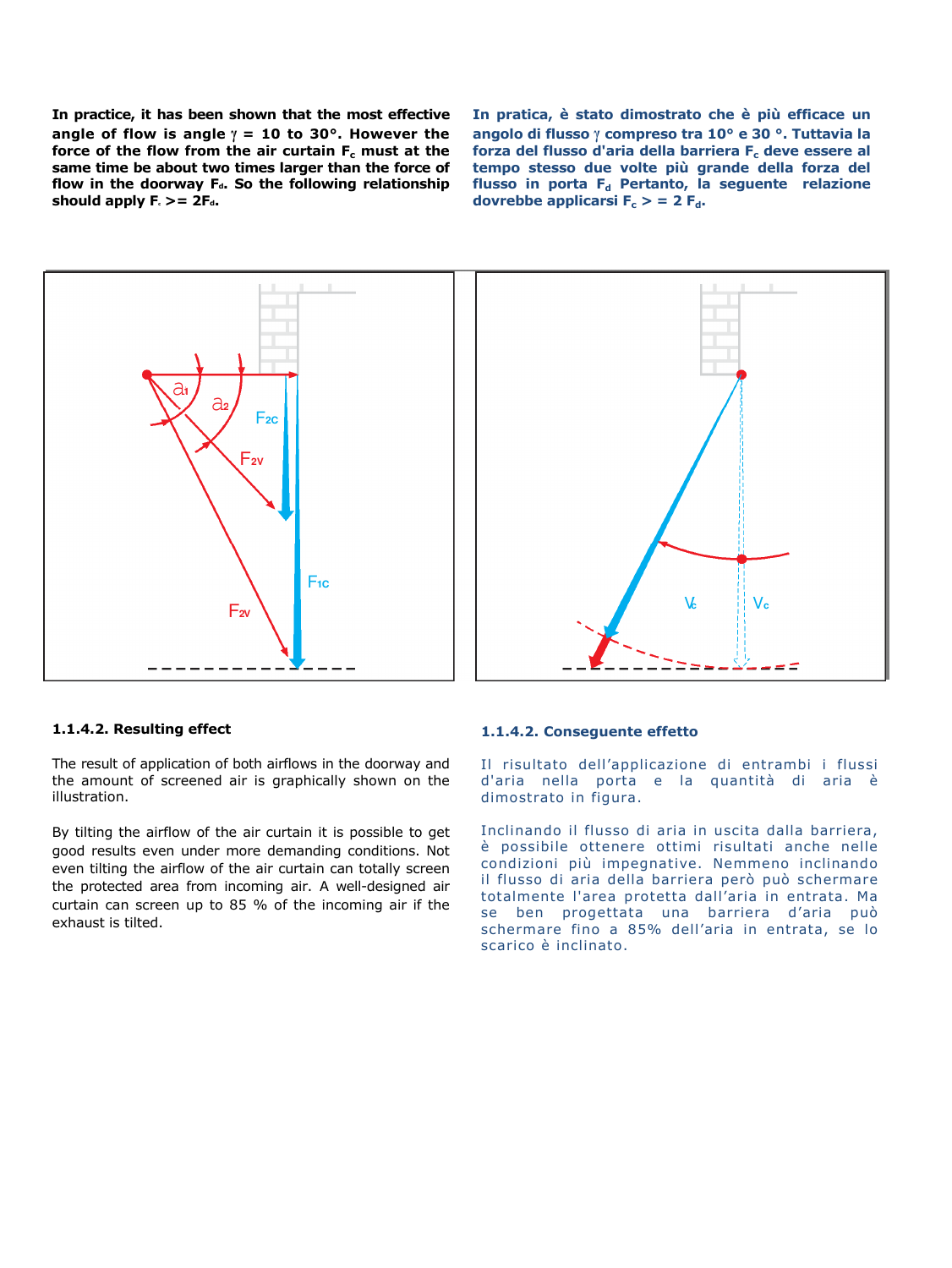



## 1.2.0. Air mixing

This concerns the second principle on designing and use of air curtains. Because the air cannot be prevented from coming in through the doorway even if it is protected by a air curtain, it is necessary to heat the air, which gets into the protected area. Heating can luckily be accomplished by mixing of the air, which gets in through the door with air from the given aircurtain.

So we can get some idea of the functioning of the mixing process and about which values appear here, we use the following example:

A door with the dimensions  $A = 1.0$  m a  $B = 2.1$  m is protected by an air curtain, which provides the volume flow  $V_c$  = 3500 m<sup>3</sup>/h at the temperature  $k = +35$  °C. Speed of airflow in the doorway is  $v_d = 1,0$  m/s. Outside air has a temperature of  $t_e = +5$  °C. The air curtain is well designedand screens 70 % of incoming air.

Without the air curtain, the following amount of cold air gets into the area  $V_d$ :

$$
V_a = v_a
$$
. (A . B) = 1,0. (1,0.2,2) = 2,2 m<sup>3</sup>/s = 7920 m<sup>3</sup>/h

The aircurtain reduces this amount to  $V_{dr}$ :

$$
V_{dr} = V_d
$$
. 30% = 7920. 0,3 = 2400 m<sup>3</sup>/h

## 1.2.0. Miscela d'aria

Questo riguarda la seconda linea guida di principio della progettazione e l'utilizzo di barriere a lama d'aria. Poiché all'aria non può essere impedito di attraversare la porta, anche se questa è protetta da una barriera, è quindi necessario riscaldare l'aria, che si riceve in area protetta. Il riscaldamento per fortuna può essere realizzato da una miscela di aria, tra quella che si riceve attraverso la porta con quella che viene sprigionata da una data barriera a lama d'aria.

Quindi per avere un'idea del funzionamento del processo di miscelazione e dei valori, usiamo il seguente esempio:

Una porta con le dimensioni  $A = 1,0m$  e  $B = 2,1m$  è protetta da una barriera, che fornisce una portata  $V_c =$ **3500 m<sup>3</sup>/h** alla temperatura  $k = +35$  ° C. La velocità del flusso d'aria nella porta è  $v_d = 1.0$  m/s. All'esterno l'aria è a una temperatura  $t_e = +5$  ° C. La cortina d'aria è ben progettata se si scherma almeno il 70% di aria in entrata.

Senza la cortina d'aria, le seguenti quantità di aria fredda che si trova in zona  $V_d$  risultano:

$$
V_a = v_a
$$
. (A . B) = 1,0. (1,0.2,2) = 2,2 m<sup>3</sup>/s = 7920 m<sup>3</sup>/h

La barriera d'aria riduce tale valore di  $V_d$  a:  $V_{dr} = V_d$  .30% = 7920. 0,3 = 2400 m<sup>3</sup>/h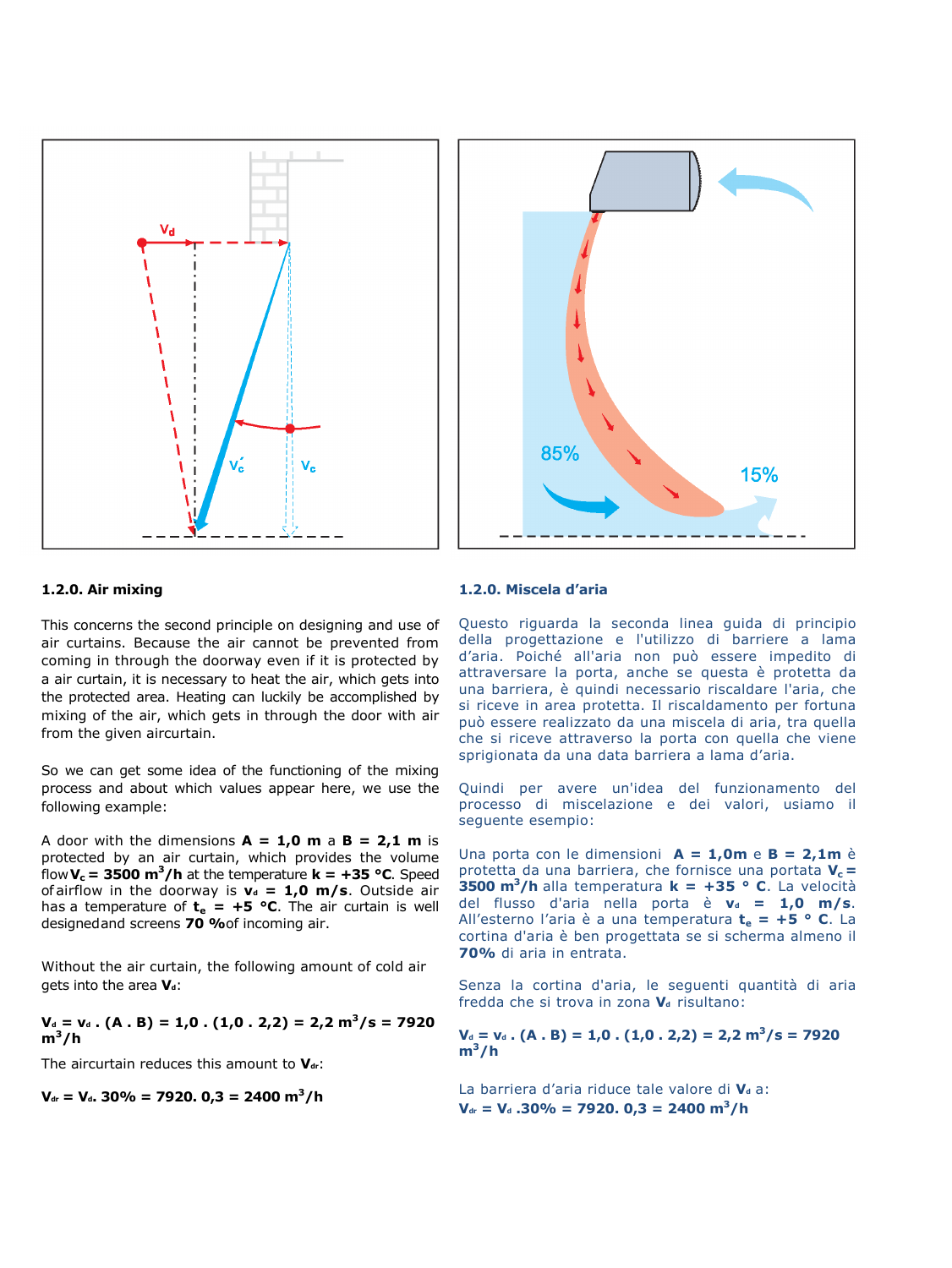

On the diagram we show, how the mixing of air ends up from a air curtain, which provides the amount  $V_c = 3500$  $m^3/h$  at a temperature of  $k = +35$  °C, with air, which gets into the protected area  $V_{dr} = 2400 \text{ m}^3/\text{h}$  at a temperature of  $t_e = +5$  °C.

The diagram shows that the more the air curtain provides, the higher the temperature of the mixture. This also applies for the air temperature from the air curtain. This cannot be raised too much, because on entering the door unpleasantly hot air would be blown onto people's heads. This is why it is recommended to work with temperatures of the air curtain around  $+35$  °C.

From experience we know that this point of view is often neglected at the design stage. This is a mistake. From what had been mentioned it is evident, that the range of airflow cannot be (and is not) the only criteria for appreciation of suitability of air curtains. Volume of air provided is not only important for reaching the maximum force of flow from the air curtain but also for reaching bearable air temperatures, which get into the protected area.

Il grafico ci mostra la miscelazione prodotta da una barriera a lama d'aria, con una portata  $V_c = 3500 \text{ m}^3/\text{h}$ ad una temperatura di  $k = +35$  ° C, con aria ricevuta dall'esterno con portata  $V_{dr}$  = 2400 m<sup>3</sup>/h ad una temperatura di  $t_e = +5$  °C.

Il diagramma ci mostra come tanta più aria viene portata all'interno della barriera, quanto più alta sarà la temperatura della miscela. Ciò vale anche per la temperatura della barriera. Questa, quindi, non può essere troppo elevata, perché all'ingresso della porta, l'aria calda verrebbe spiacevolmente soffiata sulla testa delle persone. Questo è il motivo per cui si consiglia di lavorare con temperature superiori a +35 ° C.

Per esperienza sappiamo che questo punto di vista è spesso trascurato in fase di progettazione. Questo è un errore. Da quello che è stato citato è evidente, che la portata d'aria non può essere (e non è) l'unico criterio per la valutazione di idoneità delle barriere a lama d'aria. Il volume d'aria trattato non è importante solo per raggiungere la massima intensità del flusso in uscita dalla barriera, ma anche per il raggiungimento di sopportabili temperature di aria, che si percepiscono ad entrare nell'area protetta.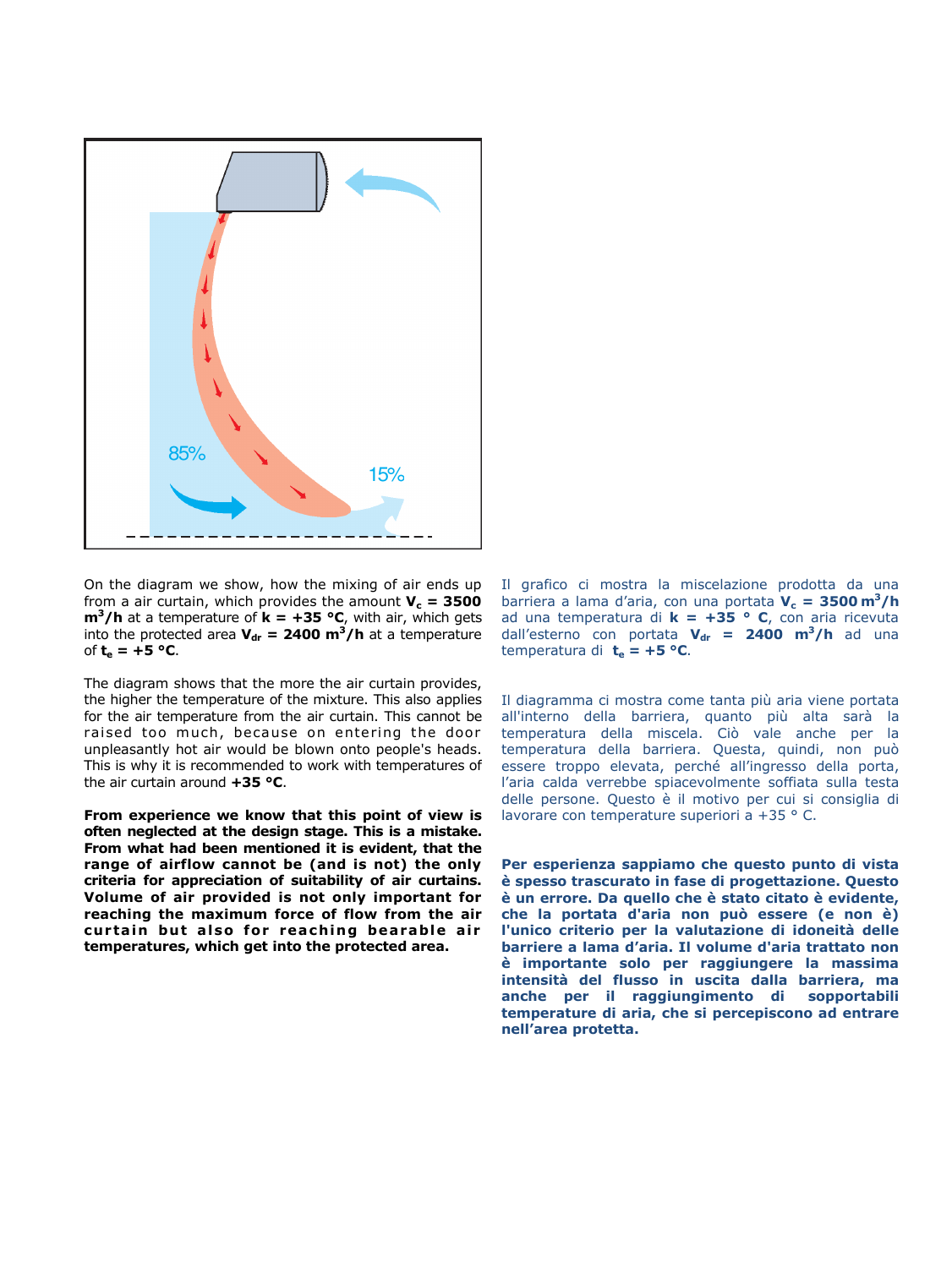



## 2.0. Basis for air curtain design

Air curtain design is complicated, above all because it is difficult to set a basis for design in advance. This concerns the fact, that it is not possible to establish the behaviour of the building with a view to the possibility of draughts nor is it possible to determine the behaviour of wind in the place where the building will be situated. The design will always be on the basis of a qualified estimation.

At the design stage the biggest problem is determining the speed of the airflow through the doorway. This is assigned especially by the situation of the building and constructional solution of the protected area.

#### 2.1. Influence of situation of the building

The building may be situated in a densely built up area on a street, a square or on the corner. But also in a not very built up area in an industrial or business centre or even standing alone, which is usually the case with supermarkets. Further to this it could be situated in countryside with weak or strong wind blowing from various directions or mainly from one direction. All these cases have a significant influence on the speed of airflow in the doorway.

For rough orientation we have provided the following table of typical values of air flow speeds  $\mathbf{v}_d$  on doorways of buildings situated in various different places:

#### 2.0. Basi per la progettazione delle barriere a lama d'aria

Il design delle barriere a lama d'aria è complicato, soprattutto perché è difficile stabilire una base per la progettazione in anticipo. Questo riguarda il fatto, che non è possibile stabilire il comportamento della struttura in vista della possibilità di correnti d'aria, né è possibile determinare il comportamento del vento nel luogo in cui l'edificio si trova. Il disegno sarà sempre sulla base di una stima qualificata.

In fase di progettazione, il più grande problema è determinare la velocità del flusso d'aria attraverso la porta. Ciò è determinato specialmente dalla posizione dell'edificio e dalla soluzione costruttiva dell'area interessata.

#### 2.1. Influenza della posizione dell'edificio

L'edificio può essere situato in una zona densamente edificata su una strada, una piazza o su un angolo. Ma anche in una zone non molto costruite, in una zona industriale o in un centro commerciale o addirittura essere un edificio isolato, che è solitamente il caso dei supermercati. Oltre a tutto questo potrebbe essere situato in campagna con debole o forte vento che soffia da varie direzioni o principalmente da una direzione. Tutti questi casi hanno una notevole influenza sulla velocità del flusso d'aria nella porta.

Come orientamento abbiamo fornito la seguente tabella di valori tipici del flusso d'aria a velocità v<sub>a</sub> di porte di edifici situati in luoghi diversi: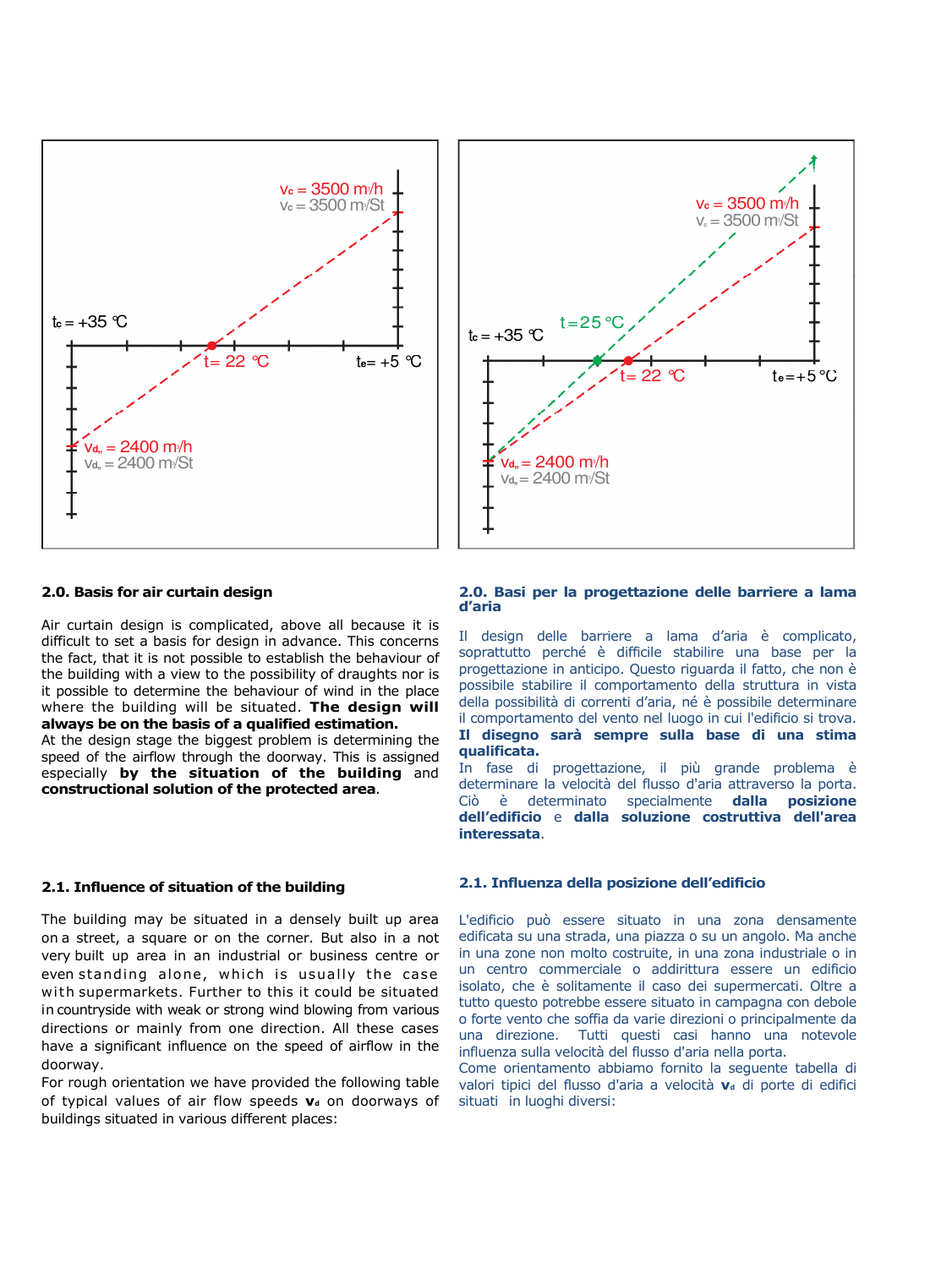**Table 1**- Typical values of speed **v**<sub>d</sub> of airflow in doorways **Tabelle 1** - I valori tipici di velocità del flusso d'aria in v<sub>d</sub>

porte

| <b>Description of position</b><br>Descrizione della posizione                                                                                                                                                                                                                                                                                                                                                                                                                       | $v_d$ [m/s]<br>$v_d$ [m/s] |
|-------------------------------------------------------------------------------------------------------------------------------------------------------------------------------------------------------------------------------------------------------------------------------------------------------------------------------------------------------------------------------------------------------------------------------------------------------------------------------------|----------------------------|
| place which is very well protected against wind; wind free almost all of the time. Flow in the doorway is caused by the difference in temperature outside and<br>inside the protected area (e.g. entrance to public building from underground garage)<br>luogo che è ben protetto dal vento, assenza di vento costante. Flusso d'aria in porta è causato dalla differenza di temperatura tra l'interno e l'esterno<br>(ad esempio ingresso edificio pubblico da garage sotterraneo) | $0.3 = 0.5$                |
| place, where the wind blows along the doorway. This is a typical case in a heavily built up urban street.<br>luogo, dove il vento soffia lungo spesso. Questo è un caso tipico lungo una larga strada urbana.                                                                                                                                                                                                                                                                       | $0.8 = 1.8$                |
| place, where there is medium strength airflow and the wind may blow against the doorway. This is a typical case on corners and squares in cities<br>luogo, dove il flusso d'aria è di media intensità e il vento può soffiare contro la porta. Questo è il caso tipico negli angoli e nelle piazze in città                                                                                                                                                                         | $1.2 = 1.6$                |
| place, where strong winds blow against the doorway. This is a typical case in freestanding buildings, which are for example shopping centres on the edge of<br>cities.                                                                                                                                                                                                                                                                                                              | $.4 = 3.5$                 |

 luogo, dove soffiano venti forti contro la porta. Questo è un tipico caso in edifici isolati, che sono ad esempio i centri commerciali sul bordo della città

#### 2.2. Influence of constructional solution for building

We can contemplate three basic types of area, which are given constructional solutions for buildings. Protected area is understood to mean an area, which we ant to protect from the effects of outside air coming in through the entrance of gate opening.

1/ area type "A" - is of the type, which is not connected with another floor by an open staircase. All entrances are on only one side of the protected area. Other constructional openings are insignificant from the point of view of draught or chimney effect. This case is optimal for the use of screens.

## 2.2. Influenza della soluzione costruttiva nell'edificio

Siamo in grado di contemplare tre tipi di soluzioni, dato che queste sono quelle più adottate. L'area protetta è intesa nel senso di uno spazio, che dobbiamo proteggere dagli effetti delle correnti d'aria che passano attraverso l'apertura della porta di ingresso.

1/ area tipo "A" - è del tipo, che non è collegato con un'altra apertura dall'altra parte del piano. Tutti gli ingressi sono solo su un lato della zona protetta. Le altre aperture sono insignificanti, dal punto di vista progettuale o per l'effetto camino. Questo caso è l'ideale per l'uso di barriere a lama d'aria.



2/ area type "B" - is of the type, which is part of a multi storey building and is connected with other floors by an open staircase. All entrances are on one side of the protected area. Other constructional openings are insignificant from the point of view of draught creation. In this case special care must be taken when designing the air curtain. Problems may arise.

2/ area tipo "B" - è del tipo, che è parte di un edificio a più piani ed è collegato con gli altri piani da uno scalone aperto. Tutti gli ingressi sono su un lato della zona protetta. Le altre aperture sono insignificanti dal punto di vista progettuale. In questo caso deve essere posta particolare attenzione in sede di definizione delle barriere a lama d'aria. Potrebbero comunque sorgere problemi.